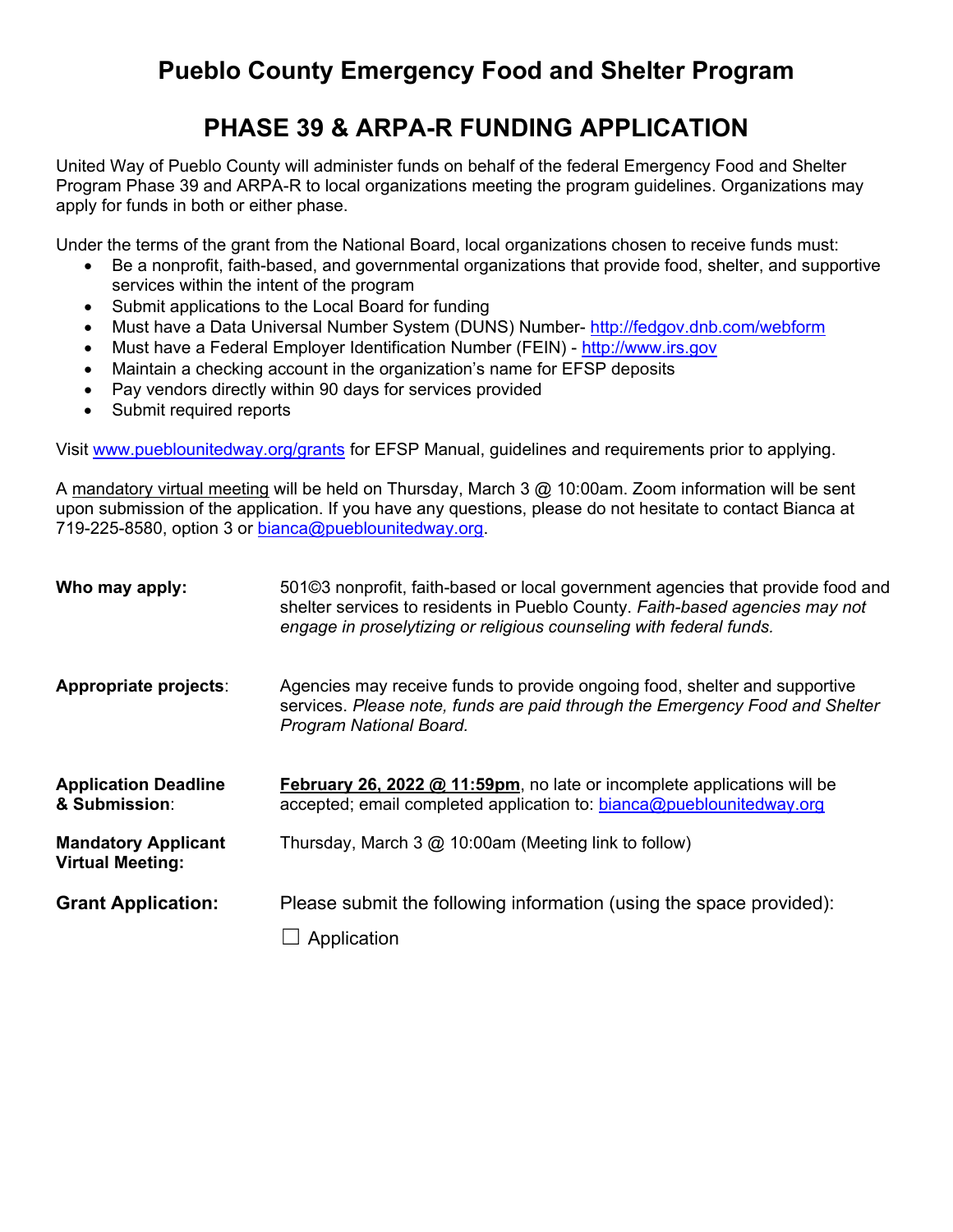### **PHASE 39 & ARPA-R FUNDING APPLICATION**

|                                                                            | <b>Date of Application:</b>                                                                                                                                                                                                                                                                                                                                                                                                                     |                                                                                                    |               |                        |                           |               |
|----------------------------------------------------------------------------|-------------------------------------------------------------------------------------------------------------------------------------------------------------------------------------------------------------------------------------------------------------------------------------------------------------------------------------------------------------------------------------------------------------------------------------------------|----------------------------------------------------------------------------------------------------|---------------|------------------------|---------------------------|---------------|
|                                                                            | <b>Organization Name:</b>                                                                                                                                                                                                                                                                                                                                                                                                                       |                                                                                                    |               |                        |                           |               |
|                                                                            |                                                                                                                                                                                                                                                                                                                                                                                                                                                 |                                                                                                    |               |                        |                           |               |
| Address:                                                                   |                                                                                                                                                                                                                                                                                                                                                                                                                                                 |                                                                                                    |               |                        |                           |               |
|                                                                            |                                                                                                                                                                                                                                                                                                                                                                                                                                                 |                                                                                                    |               |                        |                           |               |
| Phone:                                                                     |                                                                                                                                                                                                                                                                                                                                                                                                                                                 |                                                                                                    | EIN:          |                        |                           |               |
| <b>Website:</b>                                                            |                                                                                                                                                                                                                                                                                                                                                                                                                                                 |                                                                                                    |               |                        |                           |               |
|                                                                            | Application Contact & Title (if not the CEO or Executive Director):                                                                                                                                                                                                                                                                                                                                                                             |                                                                                                    |               |                        |                           |               |
|                                                                            |                                                                                                                                                                                                                                                                                                                                                                                                                                                 |                                                                                                    |               |                        |                           |               |
| Email:                                                                     |                                                                                                                                                                                                                                                                                                                                                                                                                                                 |                                                                                                    |               |                        |                           |               |
|                                                                            | Agency is a : $\Box$ Nonprofit<br>*If nonprofit, please submit a list of board of directors with application                                                                                                                                                                                                                                                                                                                                    | $\Box$ Faith based organization                                                                    |               |                        | $\Box$ Unit of government |               |
|                                                                            | Is agency debarred or suspended from receiving funds or doing business with the Federal<br>Government: □ Yes<br>$\Box$ No                                                                                                                                                                                                                                                                                                                       |                                                                                                    |               |                        |                           |               |
| Congressional district to be funded:  <br>03                               |                                                                                                                                                                                                                                                                                                                                                                                                                                                 |                                                                                                    |               |                        |                           |               |
| Has the agency received EFSP funds in the past: $\square$ Yes<br>$\Box$ No |                                                                                                                                                                                                                                                                                                                                                                                                                                                 |                                                                                                    |               |                        |                           |               |
| \$<br><b>EFSP Phase 38 Award, if applicable:</b>                           |                                                                                                                                                                                                                                                                                                                                                                                                                                                 |                                                                                                    |               |                        |                           |               |
|                                                                            | Has the agency had to return federal funds in the past: $\Box$ Yes $\Box$ No                                                                                                                                                                                                                                                                                                                                                                    |                                                                                                    |               |                        | If yes, amount:           | $\frac{1}{2}$ |
| LRO#:                                                                      |                                                                                                                                                                                                                                                                                                                                                                                                                                                 |                                                                                                    | <b>DUNS#:</b> |                        |                           |               |
|                                                                            | New applicants, will be assigned a LRO # once approved, if you do not have a duns number, please request one at<br>http://fedgov.dnb.com/webform.                                                                                                                                                                                                                                                                                               |                                                                                                    |               |                        |                           |               |
|                                                                            |                                                                                                                                                                                                                                                                                                                                                                                                                                                 | Application is for: $\square$ Phase 39<br>*Agencies can apply for funding in both or either Phase. |               | $\square$ ARPA-R       |                           |               |
|                                                                            | <b>Phase 39 Request:</b><br>\$                                                                                                                                                                                                                                                                                                                                                                                                                  |                                                                                                    |               | <b>ARPA-R Request:</b> | $\frac{1}{2}$             |               |
|                                                                            | I understand that incomplete applications or applications submitted after the deadline will not be accepted or reviewed. By<br>signing below, the undersigned acknowledges having read and understood the program guidelines and will be able to fully<br>comply with the provisions of these guidelines as well as any and all additional applicable federal, state and local<br>requirements, including procurement and financial management. |                                                                                                    |               |                        |                           |               |

Chief Professional Officer Signature Print Name Date

\_\_\_\_\_\_\_\_\_\_\_\_\_\_\_\_\_\_\_\_\_\_\_\_\_\_\_\_\_\_\_\_\_\_\_\_\_\_\_\_\_\_\_\_\_\_\_\_\_\_\_\_\_ \_\_\_\_\_\_\_\_\_\_\_\_\_\_\_\_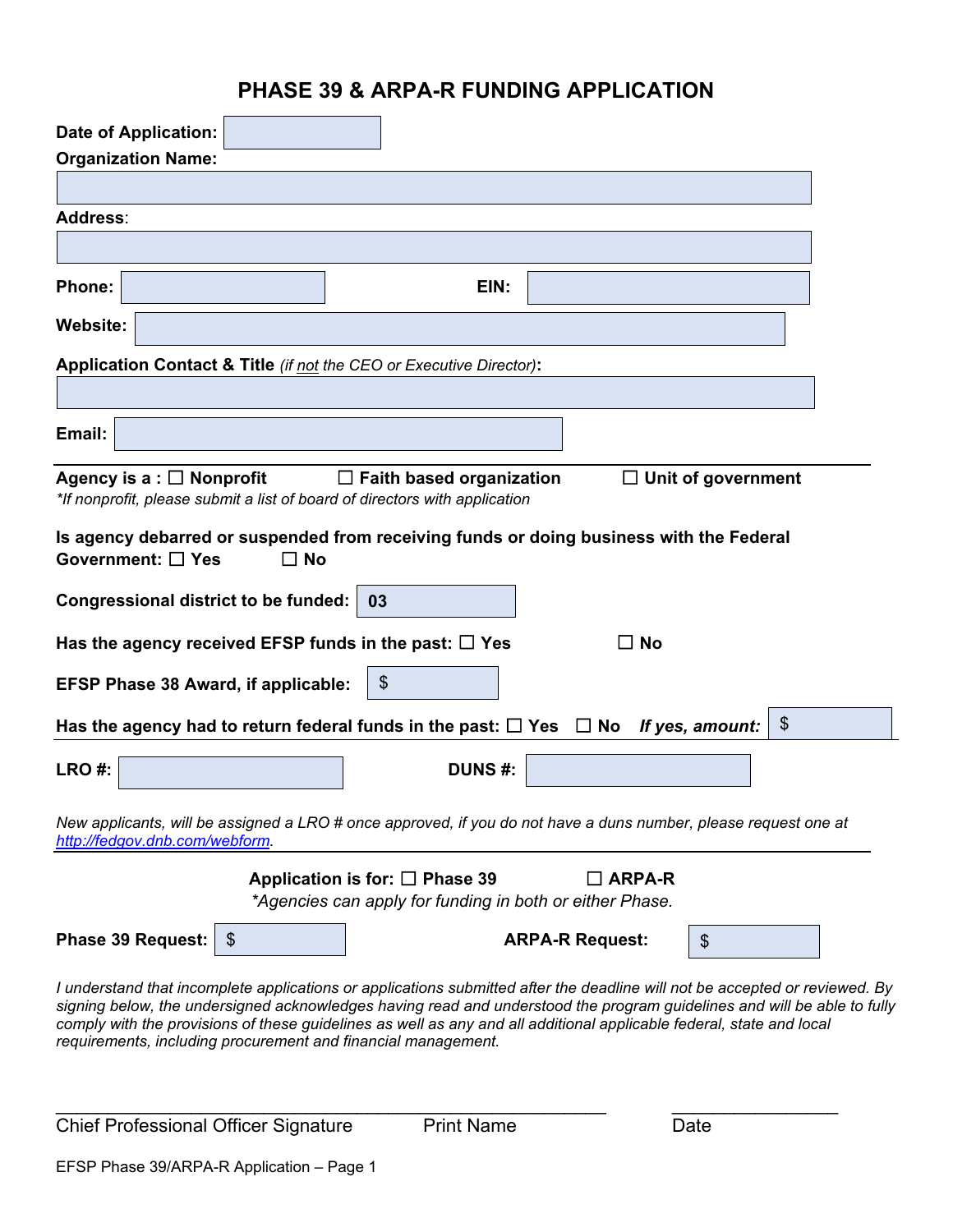Dollars may only be spent on APPROVED CATEGORIES as designated by the local board. Documentation according to EFSP requirements will be required for all EFSP funded expenditures.

| <b>Services</b>           | <b>Funding</b><br><b>Request</b> | <b>Estimate of What This Request Will Provide</b><br>*Numbers will need to be updated upon award notification | <b>Estimate</b><br>Unit/Per<br><b>Diem Cost</b> |
|---------------------------|----------------------------------|---------------------------------------------------------------------------------------------------------------|-------------------------------------------------|
| <b>Served Meals</b>       | \$                               | # Meals                                                                                                       | \$3.00                                          |
| <b>Other Food</b>         | \$                               | # Meals                                                                                                       |                                                 |
| <b>Mass Shelter</b>       | \$                               | # Nights / # People Served                                                                                    | \$12.50                                         |
| <b>Other Shelter</b>      | \$                               | # Nights / # People Served                                                                                    |                                                 |
| <b>Supplies/Equipment</b> | $\frac{1}{2}$                    | Item(s) Purchased                                                                                             | N/A                                             |
| <b>Repairs</b>            | \$                               | # Repairs Made                                                                                                | N/A                                             |
| <b>Rent/Mortgage</b>      | \$                               | # Bills / # People Served                                                                                     |                                                 |
| <b>Utility Assistance</b> | \$                               | # Bills / # People Served                                                                                     |                                                 |
| <b>Administration</b>     | \$ N/A                           | Local Board Use Only Limited to 2%                                                                            | N/A                                             |
| <b>TOTAL REQUESTED</b>    | $\frac{1}{2}$                    |                                                                                                               |                                                 |

#### **Phase 39 Request**

#### **ARPA-R Request**

| <b>Services</b>           | <b>Funding</b><br><b>Request</b> | <b>Estimate of What This Request Will Provide</b><br>*Numbers will need to be updated upon award notification | <b>Estimate</b><br><b>Unit/Per</b><br><b>Diem Cost</b> |
|---------------------------|----------------------------------|---------------------------------------------------------------------------------------------------------------|--------------------------------------------------------|
| <b>Served Meals</b>       | \$                               | # Meals                                                                                                       | \$3.00                                                 |
| <b>Other Food</b>         | \$                               | # Meals                                                                                                       |                                                        |
| <b>Mass Shelter</b>       | \$                               | # Nights / # People Served                                                                                    | \$12.50                                                |
| <b>Other Shelter</b>      | \$                               | # Nights / $#$ People Served                                                                                  |                                                        |
| <b>Supplies/Equipment</b> | \$                               | Item(s) Purchased                                                                                             | N/A                                                    |
| <b>Repairs</b>            | \$                               | # Repairs Made                                                                                                | N/A                                                    |
| <b>Rent/Mortgage</b>      | \$                               | # Bills / # People Served                                                                                     |                                                        |
| <b>Utility Assistance</b> | \$                               | # Bills / # People Served                                                                                     |                                                        |
| <b>Administration</b>     | \$ N/A                           | Local Board Use Only Limited to 2%                                                                            | N/A                                                    |
| <b>TOTAL REQUESTED</b>    | \$                               |                                                                                                               |                                                        |

EFSP Phase 39/ARPA-R Application – Page 2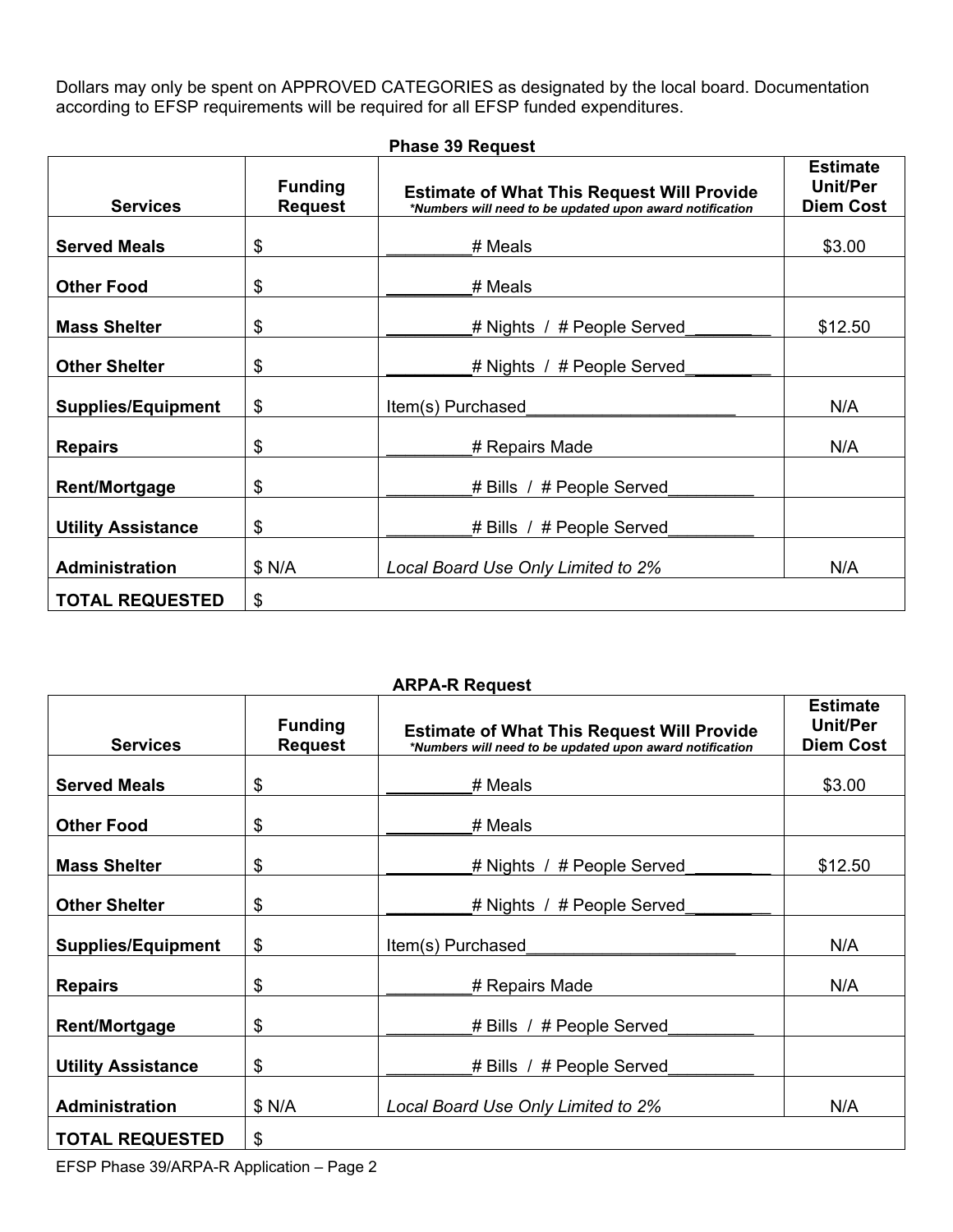### **NARRATIVE**

**1. State the program's specific objective and how funds will be used?**

**2. How are services tracked/monitored, internal controls, and who reviews information? (Be specific)**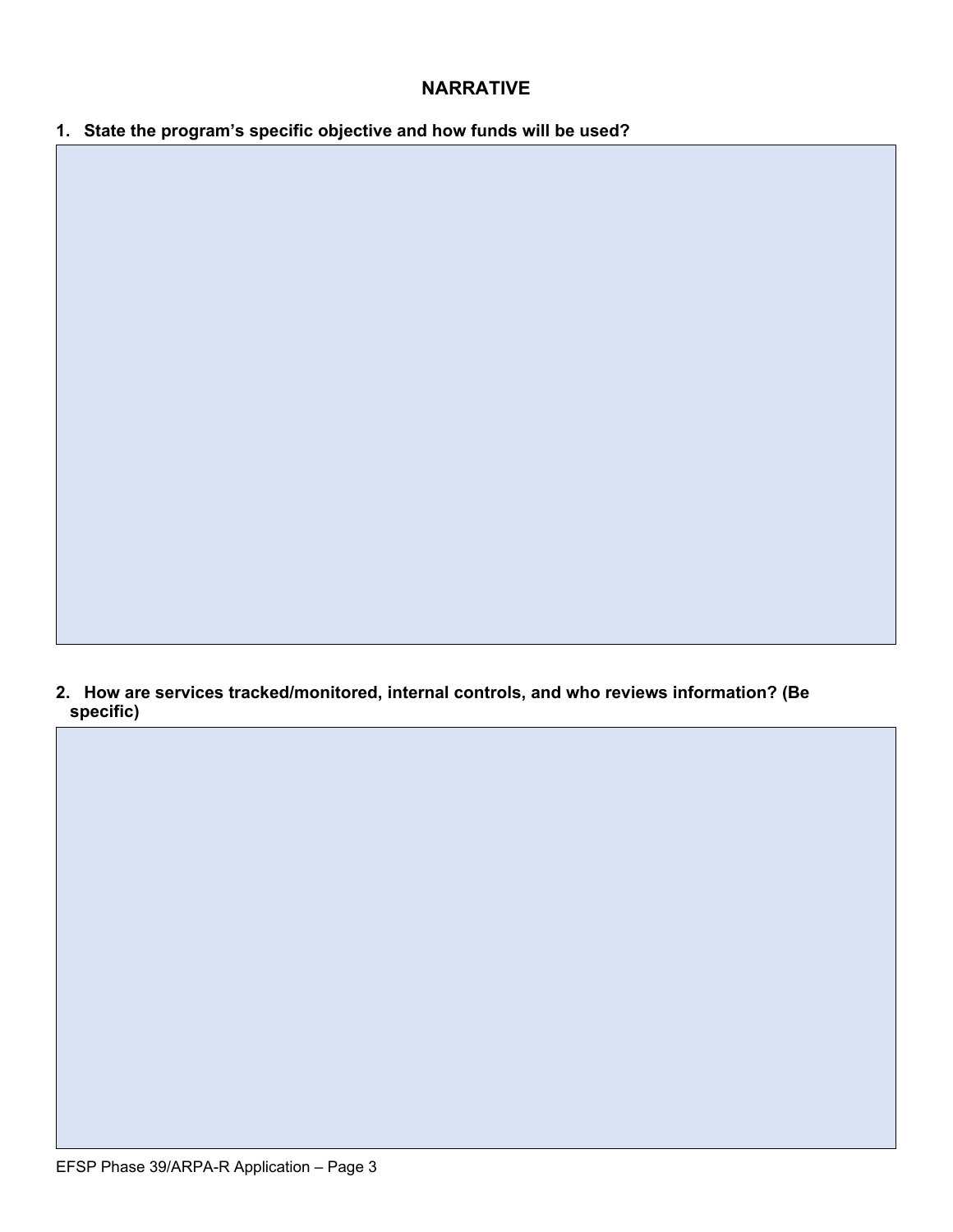#### **3. State program impacts directly related to COVID-19. Include changes in need and population.**

**How often are they monitored and who reviews information?**

**4. If you received funding for Phase 38, what differences are you experiencing in providing assistance to the population you serve, not including COVID-19 impacts? Any notable changes in needs/severity of situations?**

**5.**